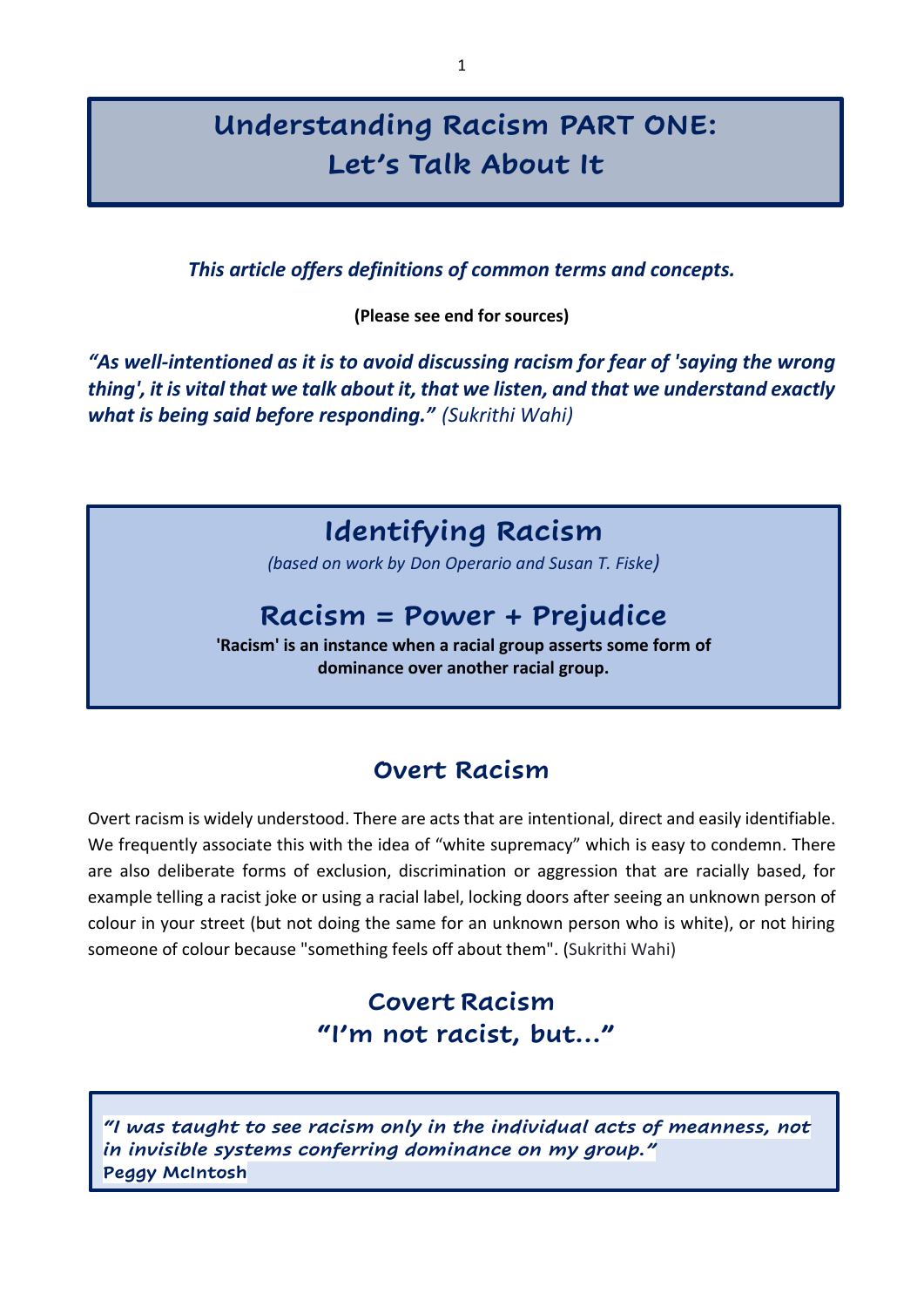### **Unconscious bias**

The author of *White Fragility*, Robin DiAngelo, acknowledges that when we label racism as "bad," it immediately becomes difficult to identify or name, because we see ourselves as good, moral, decent people and would not like to be viewed otherwise. However, supremacy is an ideology, meaning we can absorb it and be formed by it without recognising it. We don't notice our fears and ignorance operating in the form of prejudice and stereotyping. We would not say out loud, "We're better than those people…"and yet our actions, choices, tone and attitude can communicate that message. It is integrated into our value system or beliefs in ways that make it at first difficult to see and then uncomfortable to acknowledge.

*"Unconscious biases are the learned stereotypes about certain groups of people that are formed outside of conscious awareness. They are automatic, unintentional, deeply engrained in our beliefs, universal and have the ability to affect our behaviour," (Racismnoway.com.au)*

#### **Personal Racism**

Examples:

- deliberately avoiding contact with members of a racial group.
- ignoring or silencing members of a racial group.
- labelling and stereotyping.
- racially insensitive language jokes, comments, or messages.
- suspicion.

### **Systemic/ Structural/ Institutional racism**

Resources, power, and opportunities have historically been distributed such that certain groups benefit, and others are excluded. This indicates how notions of white superiority are entrenched in everyday thinking at a systems level.

These different systems can include policies, laws, criminal justice, healthcare, education, housing, employment practices or access, and more. Statistics show how insidiously systemic racism manifests from a socio-economic perspective, and the flow-on effect this has. (Sukrithi Wahi)

*"This form of racism reflects the cultural assumptions of the dominant group, so that the practices of that group are seen as the norm to which other cultural practices should conform." (Racismnoway.com.au)*